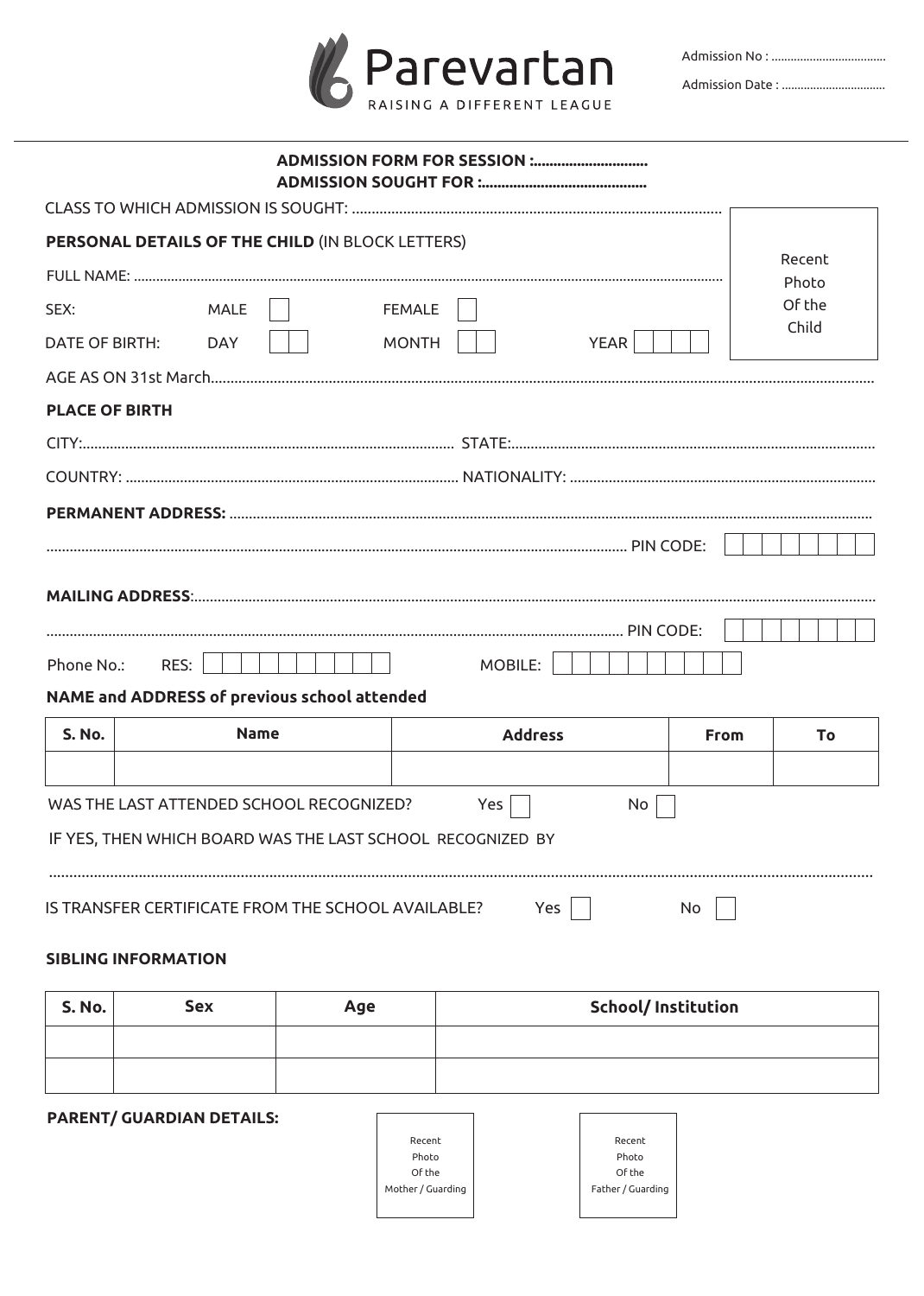

|                                                     | Mother/ Guardian                                                                                                                                                                                                                        | <b>Father/ Guardian</b>                                                                                                                                                                                                                                                                                                                                                              |
|-----------------------------------------------------|-----------------------------------------------------------------------------------------------------------------------------------------------------------------------------------------------------------------------------------------|--------------------------------------------------------------------------------------------------------------------------------------------------------------------------------------------------------------------------------------------------------------------------------------------------------------------------------------------------------------------------------------|
| <b>Name</b>                                         |                                                                                                                                                                                                                                         |                                                                                                                                                                                                                                                                                                                                                                                      |
| <b>Educational qualification</b>                    |                                                                                                                                                                                                                                         |                                                                                                                                                                                                                                                                                                                                                                                      |
| <b>Profession</b>                                   |                                                                                                                                                                                                                                         |                                                                                                                                                                                                                                                                                                                                                                                      |
| <b>Address (residence)</b>                          |                                                                                                                                                                                                                                         |                                                                                                                                                                                                                                                                                                                                                                                      |
| of Emergency. (In case parents cannot be contacted) | Name, Address and Telephone no. of the person to be contacted in case                                                                                                                                                                   |                                                                                                                                                                                                                                                                                                                                                                                      |
|                                                     |                                                                                                                                                                                                                                         |                                                                                                                                                                                                                                                                                                                                                                                      |
|                                                     |                                                                                                                                                                                                                                         |                                                                                                                                                                                                                                                                                                                                                                                      |
|                                                     |                                                                                                                                                                                                                                         |                                                                                                                                                                                                                                                                                                                                                                                      |
| Phone No.:<br>RES:                                  | MOBILE:                                                                                                                                                                                                                                 |                                                                                                                                                                                                                                                                                                                                                                                      |
|                                                     | <b>TRANSPORT</b>                                                                                                                                                                                                                        |                                                                                                                                                                                                                                                                                                                                                                                      |
|                                                     | picked up from the nearest bus point as decided by the school.<br>I hereby agree to pay the transport charges according to the school fee rules.<br>Note: Only the Pre primary children will be picked up & dropped from the residence. | I would like to avail the transport facility for my child as per the rules and regulations of the school. He/ She will be                                                                                                                                                                                                                                                            |
|                                                     | <b>TRANSITION FEE</b>                                                                                                                                                                                                                   |                                                                                                                                                                                                                                                                                                                                                                                      |
| applicable (as decided to the management)           | Please Note: In case your child move's from raj nagar to the Ran Nagr extn. campus, a transition fee will be                                                                                                                            |                                                                                                                                                                                                                                                                                                                                                                                      |
|                                                     | I would not like to avail the transport facility. I will be responsible for pick up & drop from the school.                                                                                                                             |                                                                                                                                                                                                                                                                                                                                                                                      |
|                                                     | <b>DECLARATION</b>                                                                                                                                                                                                                      |                                                                                                                                                                                                                                                                                                                                                                                      |
|                                                     |                                                                                                                                                                                                                                         |                                                                                                                                                                                                                                                                                                                                                                                      |
| management in this regard.                          |                                                                                                                                                                                                                                         | given by me is true to the best of my knowledge and if any of this information is found to be false, this application is<br>liable to be cancelled. I shall abide by the decision of the school in all matters. I shall also abide by the Fee Deposit Rules<br>of the School. I understand that fee may be revised from time to time and I agree to the decision taken by the school |

 Date Mother's Signature Father's Signature ……………………………

…………………………… ……………………………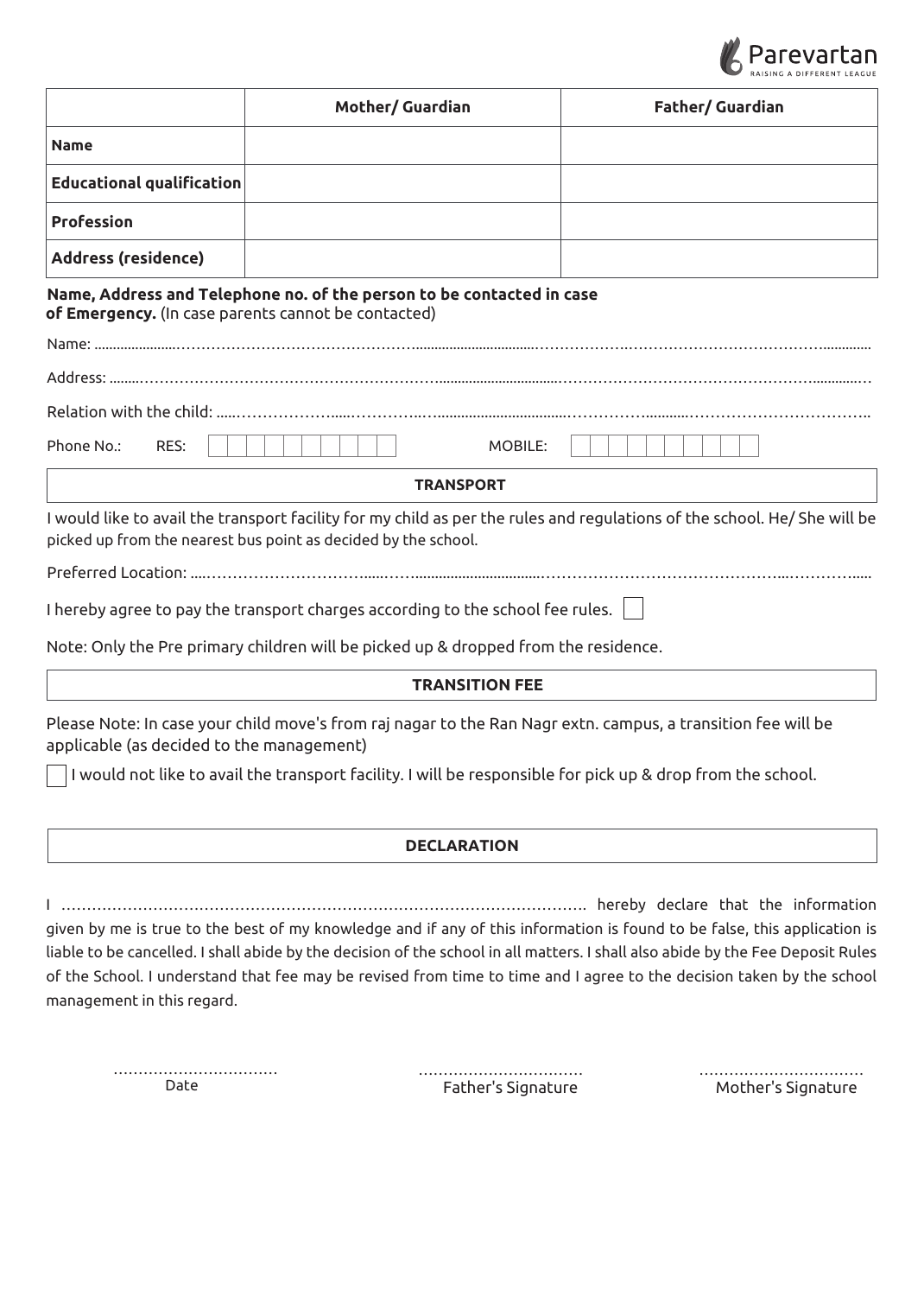

| <b>OTHER INFORMATION</b>                                                                                                                           |  |  |
|----------------------------------------------------------------------------------------------------------------------------------------------------|--|--|
| Single parent<br>Nuclear<br>Joint<br>Family type:<br>Incase the parents are separated or divorced please indicate the legal status of the child in |  |  |
|                                                                                                                                                    |  |  |
| Has the child undegone any trauma / tragedy in the past 1 year? If yes, please indicate.                                                           |  |  |
| Incase the parents are separated or divorced please indicate the person responsible for payment of fee.                                            |  |  |
| Please elaborate how much time to you spend with your child:                                                                                       |  |  |
| Reading a book<br>Playing in the park/garden                                                                                                       |  |  |
| Taking her/ him for a nature walk $ $<br>For value education                                                                                       |  |  |
|                                                                                                                                                    |  |  |
|                                                                                                                                                    |  |  |
|                                                                                                                                                    |  |  |
| <b>Description of the child</b>                                                                                                                    |  |  |
|                                                                                                                                                    |  |  |
|                                                                                                                                                    |  |  |
|                                                                                                                                                    |  |  |
|                                                                                                                                                    |  |  |
|                                                                                                                                                    |  |  |
| (Sports, game, music, dance, theater etc.)                                                                                                         |  |  |
| Health info:                                                                                                                                       |  |  |
|                                                                                                                                                    |  |  |
|                                                                                                                                                    |  |  |
|                                                                                                                                                    |  |  |
| Any other information you would like to share with us:                                                                                             |  |  |
|                                                                                                                                                    |  |  |